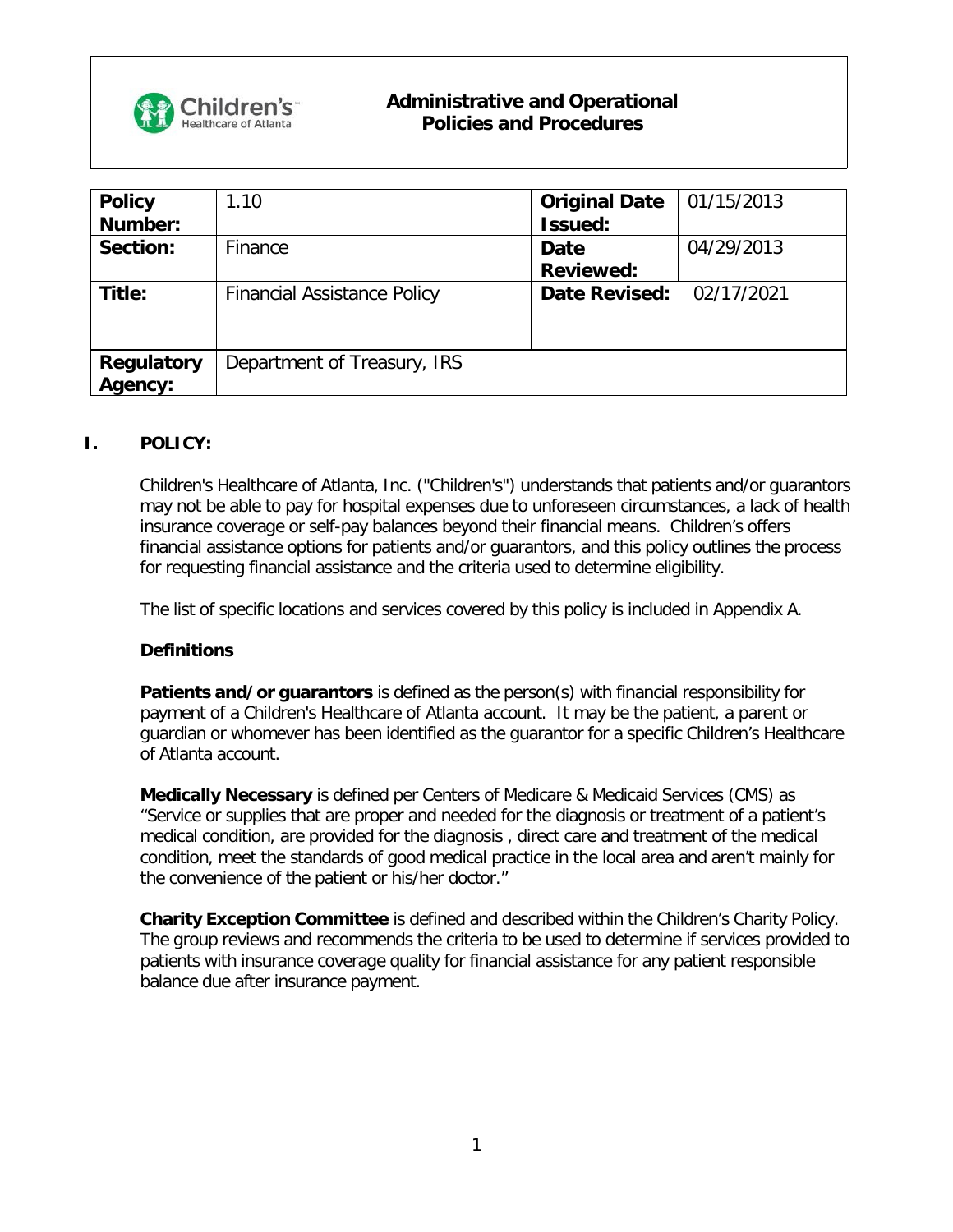

#### **II. PROCEDURE:**

## **A. Eligibility Criteria for Children's Financial Assistance Program**

To be eligible for financial assistance

- The patient and/or guarantor's financial status must meet a needs testing. Children's uses a sliding scale consistent with the current Federal Poverty Level guidelines published annually in the Federal Register. Patients and/or guarantors are eligible for full or partial financial assistance where household income is at or below 340% of the published Federal Poverty Levels.
- Service provided to the patient was medically necessary but not covered by any insurance plan, or where there was a balance remaining after all insurance payments have been received.
- Patient has not been approved for any Federal, State or private foundation programs. Children's routinely screens all patients with limited financial resources for eligibility in the following programs:
	- o Group Health Insurance Plans
	- o COBRA
	- o Individual Health Insurance Plans, including those available on the HealthCare.gov Health Insurance Marketplace.
	- o Health Coverage Tax Credits
	- o Peachcare for Kids
	- o Medicaid (including Emergency Medicaid, Medically Needy, Katie Beckett, Presumptive Medicaid, etc.)
- Patient and/or quarantor fully complied with the application process seeking funding from any appropriate Federal, State or private foundation programs. Patients who may qualify under any of these programs must enroll in the program or fully comply with the application process, submitting all documents required by the agency or organization.
- Patient and/or guarantor exhausted all other sources of financial assistance from private foundations and/or other health-related and social service organizations.
- Patient and/or guarantor has completed the Children's Financial Assistance Application in full and provided all appropriate supporting documentation requested.

#### **B. Method for applying for Children's Financial Assistance Program**

1. If it is determined that the patient and/or guarantor is not eligible for State or Federal assistance or from private foundations and/or other health-related and social service organizations, the patient and/or guarantor may complete a Children's Financial Application Form for financial assistance.

Financial Application Form (see Appendix B) can be obtained at no cost at any Children's Hospital location or it can be requested via telephone, fax, mail or walk-in during business hours at the Financial Counseling Department office: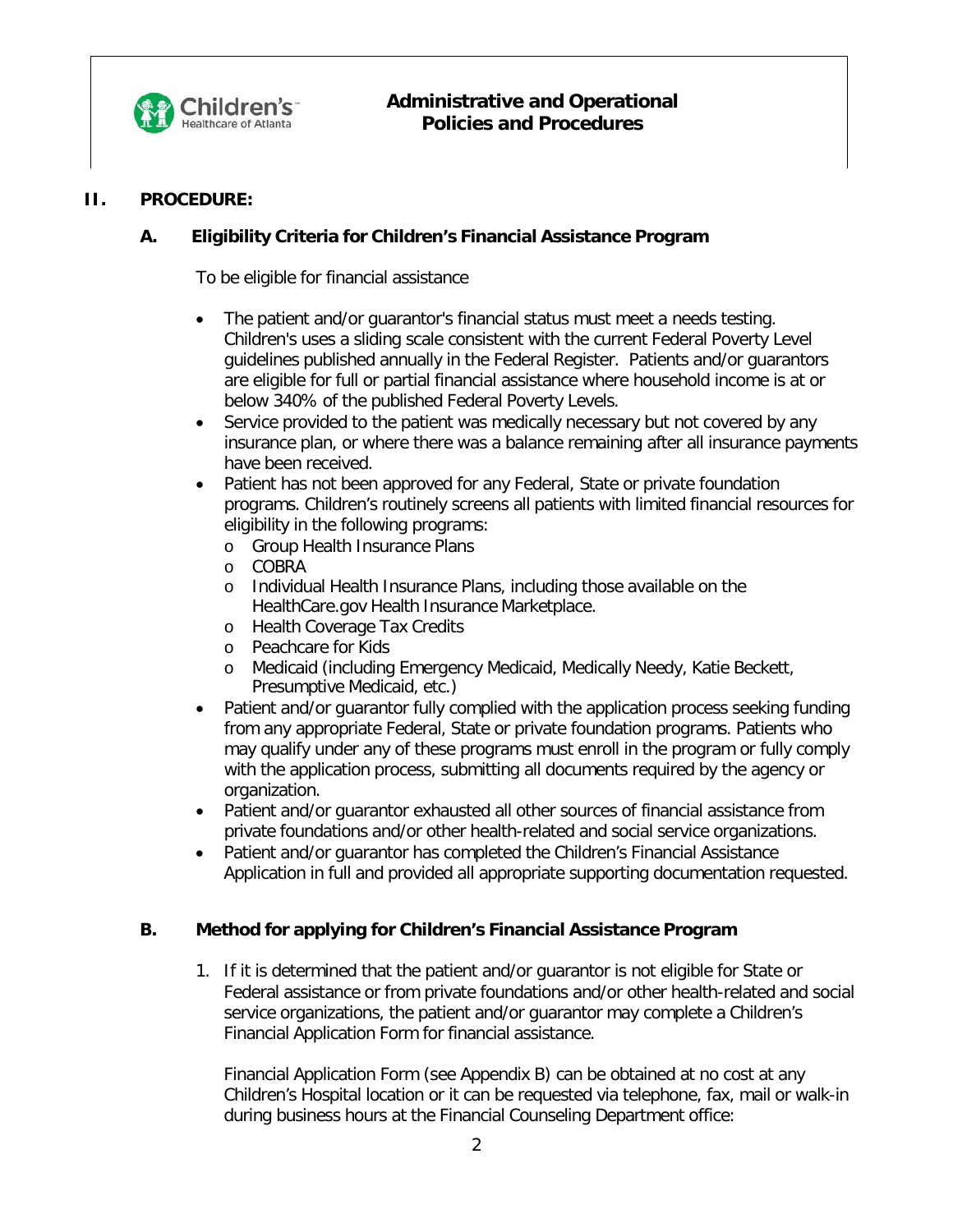

Address: 1575 Northeast Expressway Atlanta, GA. 30329 Tel: (404) 785-5060 Fax: (404) 785-9236 The Children's Financial Assistance Application is available in English and Spanish and can be downloaded from Children's website at:

[https://www.choa.org/patients/bills-and-insurance](http://www.choa.org/patients/bills-and-insurance)

2. The completed Financial Application form should be submitted along with required supporting documentation noted on the application to the attention of Children's Financial Resource Coordinator at the address above for consideration for Children's financial assistance.

Referto Appendix B for documentation required by Children's Financial Application Form.

- 3. Any incomplete application will not be considered, and a letter requesting missing documents will be mailed to applicant.
- 4. Once the completed application and all supporting documents have been received, the Financial Resource Coordinator will flag the account in Children's billing system to hold collections efforts while the application is being reviewed.
- 5. If the financial assistance application is not complete and all supporting documentation not provided within thirty (30) days of a follow up request from a financial counselor, the application will be closed, and the patient and/or guarantor will receive a bill for the outstanding balance.
- 6. Once a completed application is received, the Financial Resource Coordinator will review the fully completed application and all supporting documentation under the following guidelines:
	- If the patient and/or guarantor are **uninsured**, the eligibility screening shall be based on family size and income using the current Federal Poverty Level guidelines. Financial assistance shall be awarded to eligible patient and/or guarantor on a tiered basis from zero percent (0%) to one hundred percent (100%) of the Children's Amount Generally Billed.
	- If the patient and/or guarantor are **insured**, eligibility is determined by a review of the Financial Assistance application and Federal poverty level guidelines, as noted above. Patient accounts that do not meet the criteria for a one hundred percent (100%) discount are reviewed by the Charity Exception Committee for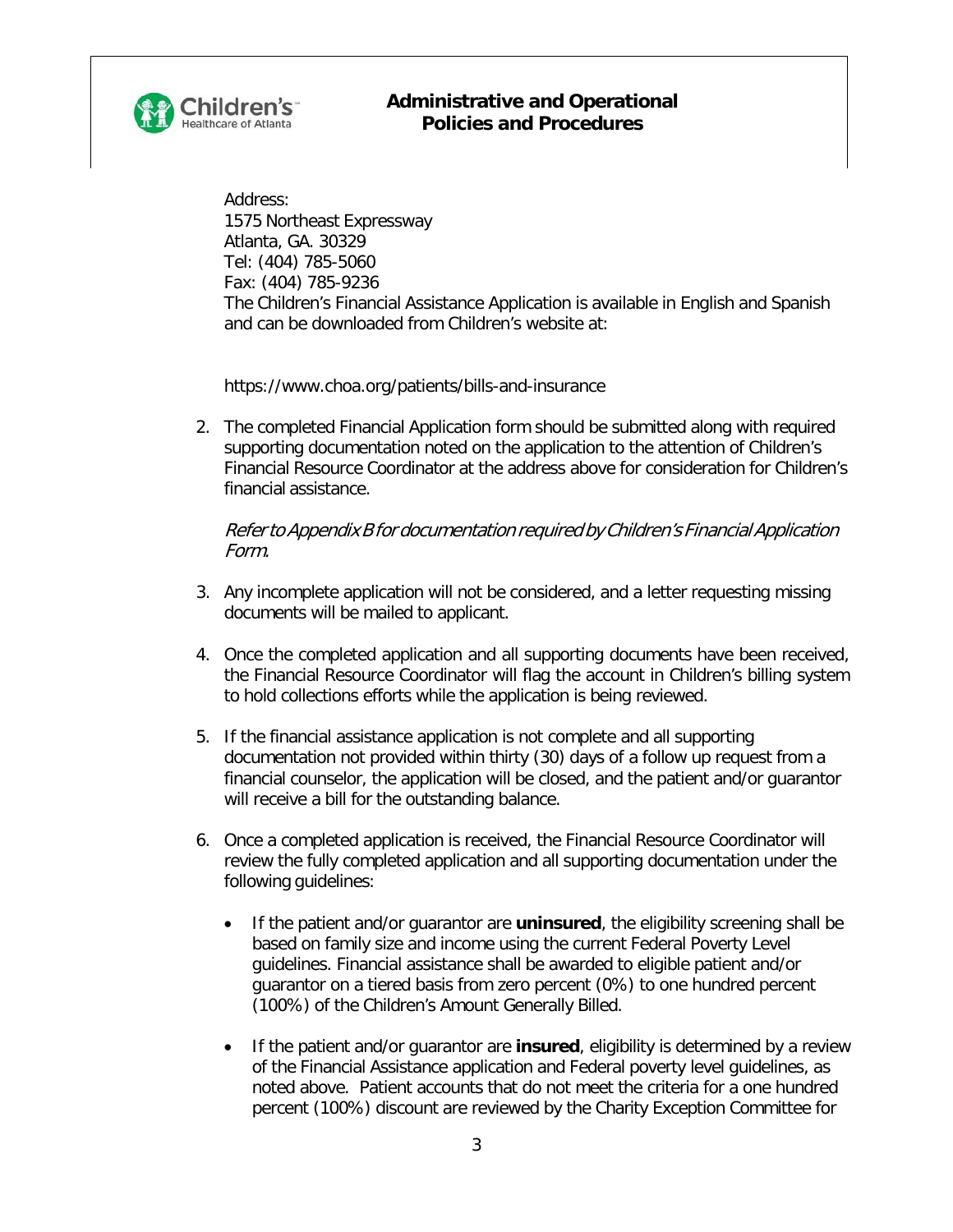

any discount available based on the specific patient and/or guarantor circumstances.

- 7. The review process may take up to ninety (90) days from date of receipt of the completed application and all required supporting documents.
- 8. Children's may deny a request for financial assistance for a variety of reasons including, but not limited to:
	- a. Income higher than Federal Poverty Level guidelines.
	- b. Sufficient asset level.
	- c. Lack of patient and/or guarantor cooperation, including unresponsive to reasonable efforts to secure Medicaid eligibility or other financial coverage.
	- d. Requests for elective service or care without evidence of long-term support (e.g. those needed for medication regimens or implantable devices) needed to sustain successful outcomes of care.
	- e. Incomplete Financial Assistance application following reasonable efforts if Children's staff to secure the information.
	- f. Pending insurance or liability coverage and/or claims.
	- g. Withholding insurance information, third-party payments or settlement funds, including insurance payments sent to the patient to cover services provided, as well as personal injury and/or accident related claims.
	- h. Providing inaccurate information as a means of securing approval for financial assistance.
- 9. Following the conclusion of the review process, a letter of eligibility determination shall be sent to the patient and/or guarantor communicating the status of the applicant's Financial Application along with Children's basis for the determination.
- 10. If approved for Children's financial assistance, the effective date of approval, and level of assistance will be communicated via letter including the percentage discount on any outstanding balance and the amount due.
- 11. Once approved, the adjustment of the patient's hospital bill shall be processed.
- 12. If the patient and/or guarantor are due a refund as a result of the discount applicable, a refund will be issued.
- 13. If a partial discount is granted, the remaining balance is required to be paid in full or have an option to set up an interest-free payment plan.
- 14. The patient and/or guarantor may choose to appeal Children's financial assistance's decision. The request for appeal is reviewed by the Charity Exception Committee, which has the responsibility for determining that reasonable efforts were taken to determine if the patient and/or guarantor was eligible and confirming that Children's policies have been applied consistently. Should the patient and/or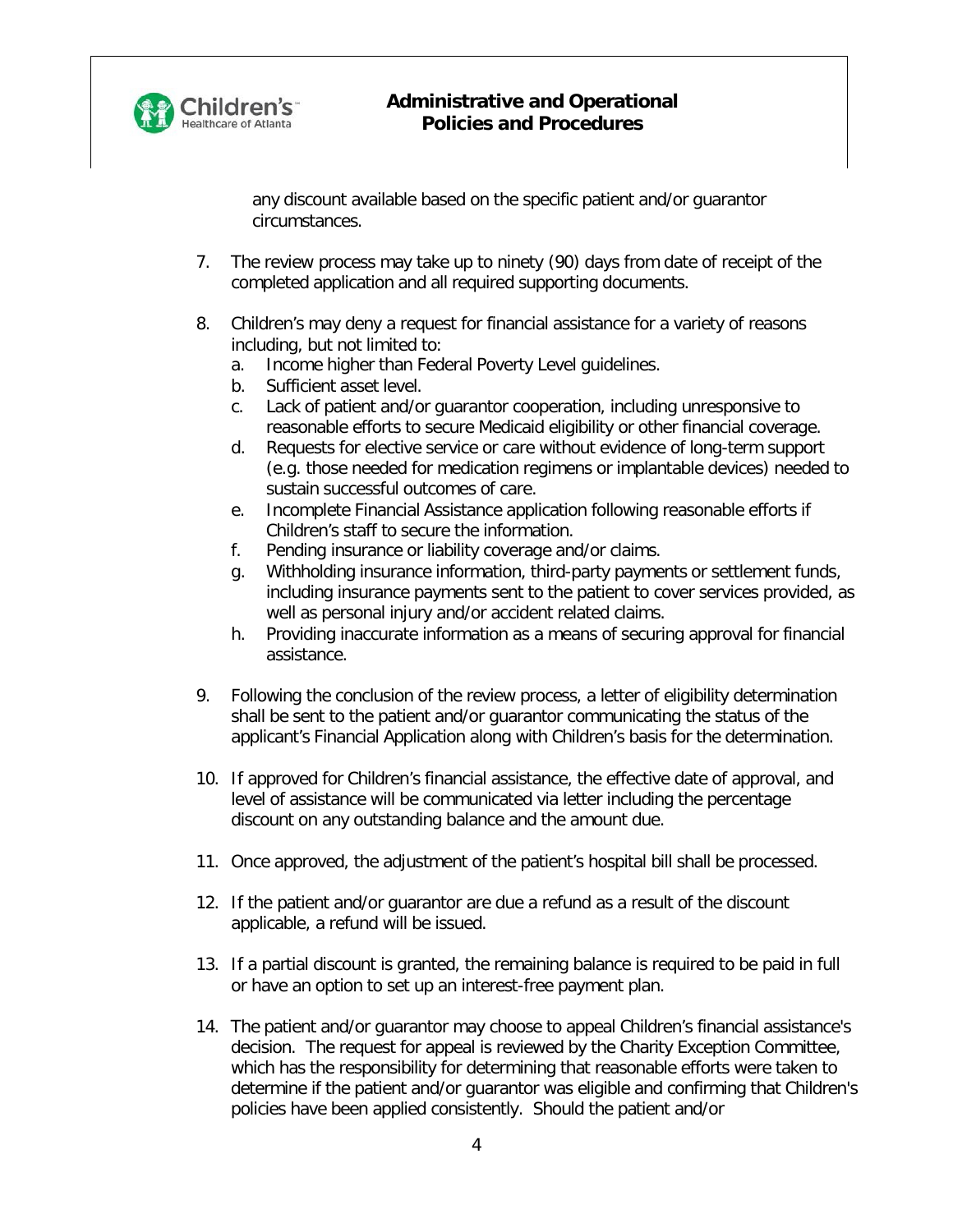

guardian choose not to appeal the decision, the application shall be closed and collection activities will resume as payment shall be expected on the outstanding balance.

- 15. A patient and/or guarantor may submit a new application if their care needs or financial circumstances change.
- 16. Children's may determine eligibility for charity or other financial assistance presumptively based on information other than, or in addition to, that included on a completed Financial Assistance Application.

#### **C. Collection and billing practices in the event of partial approval or nonapproval of financial assistance**

- 1. The patient and/or guarantor will be billed if the entire balance is patient responsibility (self-pay) and:
	- The self-pay balance is greater than or equal to \$10.00.
	- The patient's account is not being held for any reason, including a pending Financial Assistance Application.
	- A valid mailing address is on file.
- 2. Any open self-pay account balances qualify for in-house collection activities until the account is paid in full. Once in-house collection activities have been exhausted and an account remains unpaid, the account may be placed with an outside collection vendor for additional collection actions. Children's takes appropriate steps to confirm that patients and/or guardians are aware of the efforts that are taken before sending accounts to any outside collection vendor.
- 3. A summary of Children's Billing and Collection process is as follows:
	- In-House Collections
		- o Guarantor receives statements and then collection letters monthly.
		- o After approximately 120 days and after an account has been sent at least four statements and two collection letters, if balance is not paid in full and no payment arrangement has been made, a final collection letter/ statement is issued and the account is eligible for referral to an outside collection agency.
	- Outside Collection Agency
		- o Accounts are placed with the agency for six (6) to twelve (12) months, during which time the agency will make additional efforts to collect on balances outstanding. If still unable to collect, the balance may be returned to Children's and deemed uncollectible.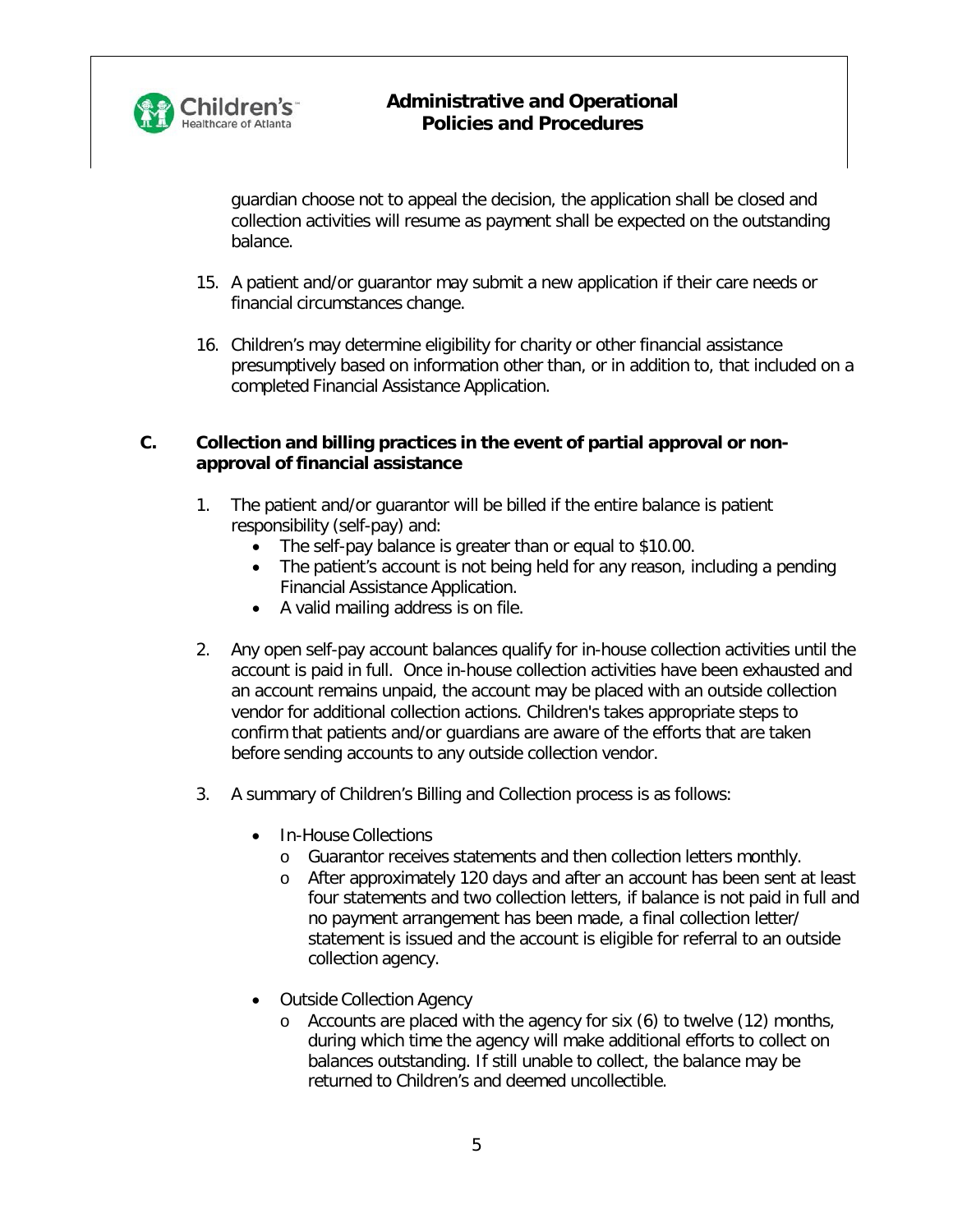

- 4. Children's is governed by the Fair Debt Collection Practices Act. Children's does not engage in any Extraordinary Collection Actions as defined by the IRS. At no time does Children's or its collection agencies:
	- report to any credit bureau (e.g., Equifax, Transunion, Experian)
	- use legal or judicial processes to collect self- pay debt
	- "Sell" its accounts receivables to outside vendors

#### **D. How We Charge For Services**

- Amounts billed for emergency and medically necessary services billed by Children's Healthcare of Atlanta to uninsured patients and/or guarantors who complete a Financial Assistance Application will not be more than the average Amount Generally Billed for patients with third-party coverage.
- The Average Amount Generally Billed is calculated using a Look-Back methodology. The Look-Back amount is calculated based on the insurance allowable amounts for all insurance payments posted. Insurance payments include those from Medicare, Medicaid and all other third-party insurance payors.
- The Average Amount Generally Billed will be based on insurance payments posted each calendar year. The percentage will be calculated by February 28 each year and be used to calculate guarantor amounts due for services beginning March 1 and continuing through February 28 of the following year.
- The Average Amount Generally Billed is the ratio of total insurance allowable amounts for payments posted during the year to the total billed charges for accounts that had payments posted to them. The current ratio and a description of the calculation can be requested free of charge via an e-mail to [billing@choa.org.](mailto:billing@choa.org)
- The amount that a quarantor is expected to pay is determined by his or her eligibility for Children's Financial Assistance Program, as determined by the Eligibility Criteria outlined in II. A. Eligibility Criteria for Children's Financial Assistance Program. The maximum amount a guarantor qualifying for Financial Assistance is expected to pay for services provided to an uninsured patient is 100% of the amount generally billed.
- Discounts for patients and/or guarantors who qualify for financial assistance and have insurance coverage will be applied to the patient responsibility identified by the insurance payor(s).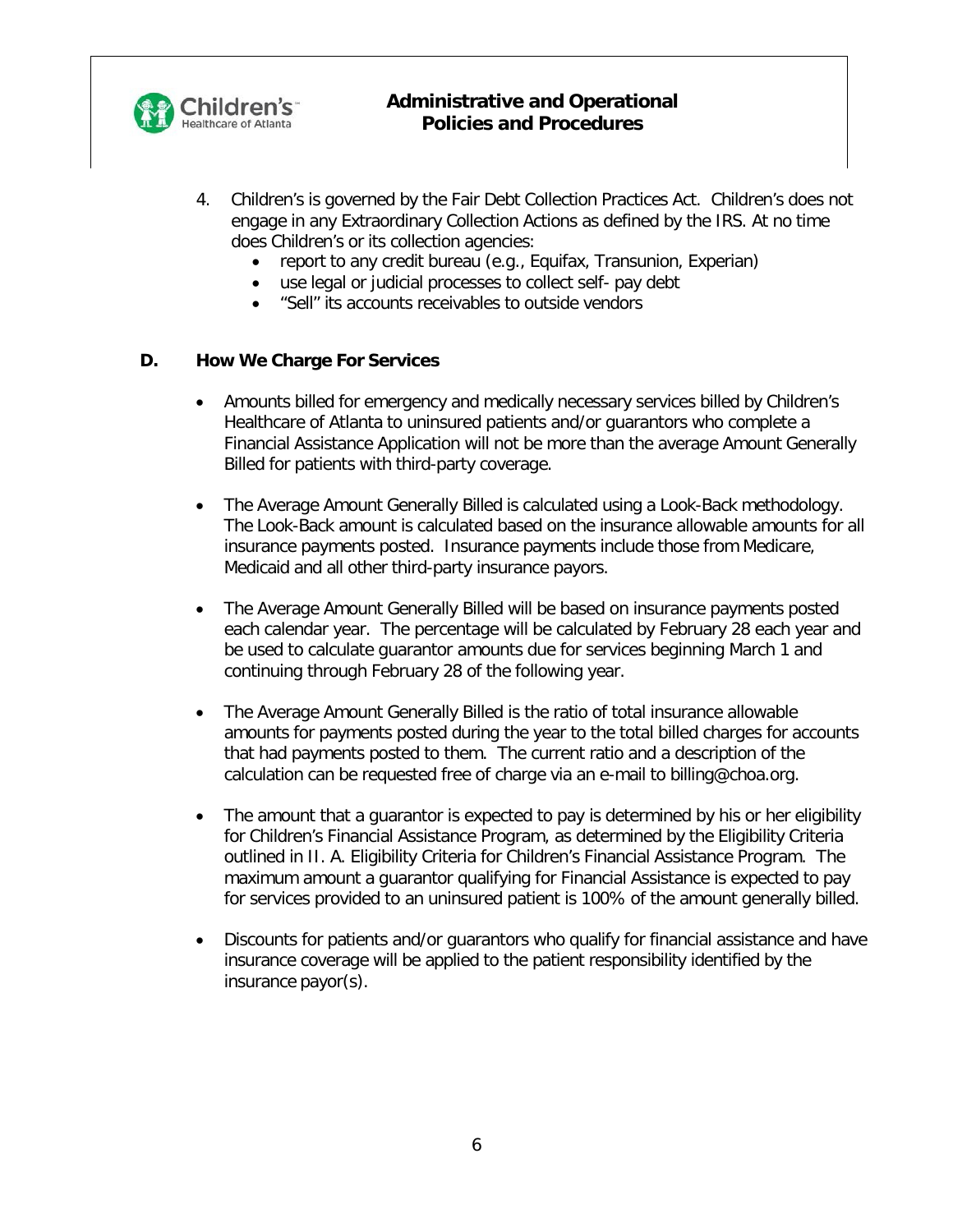

## **E. Measures to Publicize Children's Financial Assistance Program Include:**

- Information about Children's Assistance Program is provided to patients and/or guarantors:
	- o Upon a patient's registration or admission to the hospital, including a flyer placed in the Admission packet provided to patients upon admission.
	- o During Children's Financial Counselors visit to a patient's room.
- The availability of Financial Assistance is posted in the waiting room areas throughout the hospital.
- Links to the Financial Assistance Policy, the Plain Language Summary, the Financial Assistance Application and a listing of Entities and Physician Practices covered by the Financial Assistance Policy are located on Children's external website, [www.choa.org.](http://www.choa.org/)
- Billing statements and collection letters sent to patients and/or guarantors include notes that Financial Assistance is available for qualifying patients and/or guarantors.
- The hold message used for calls to Children's Patient Accounting Customer Service Department states that Financial Assistance is available for qualifying patients and/or guarantors.
- The availability of free or discounted care is posted in notices published in the Atlanta Journal-Constitution each year.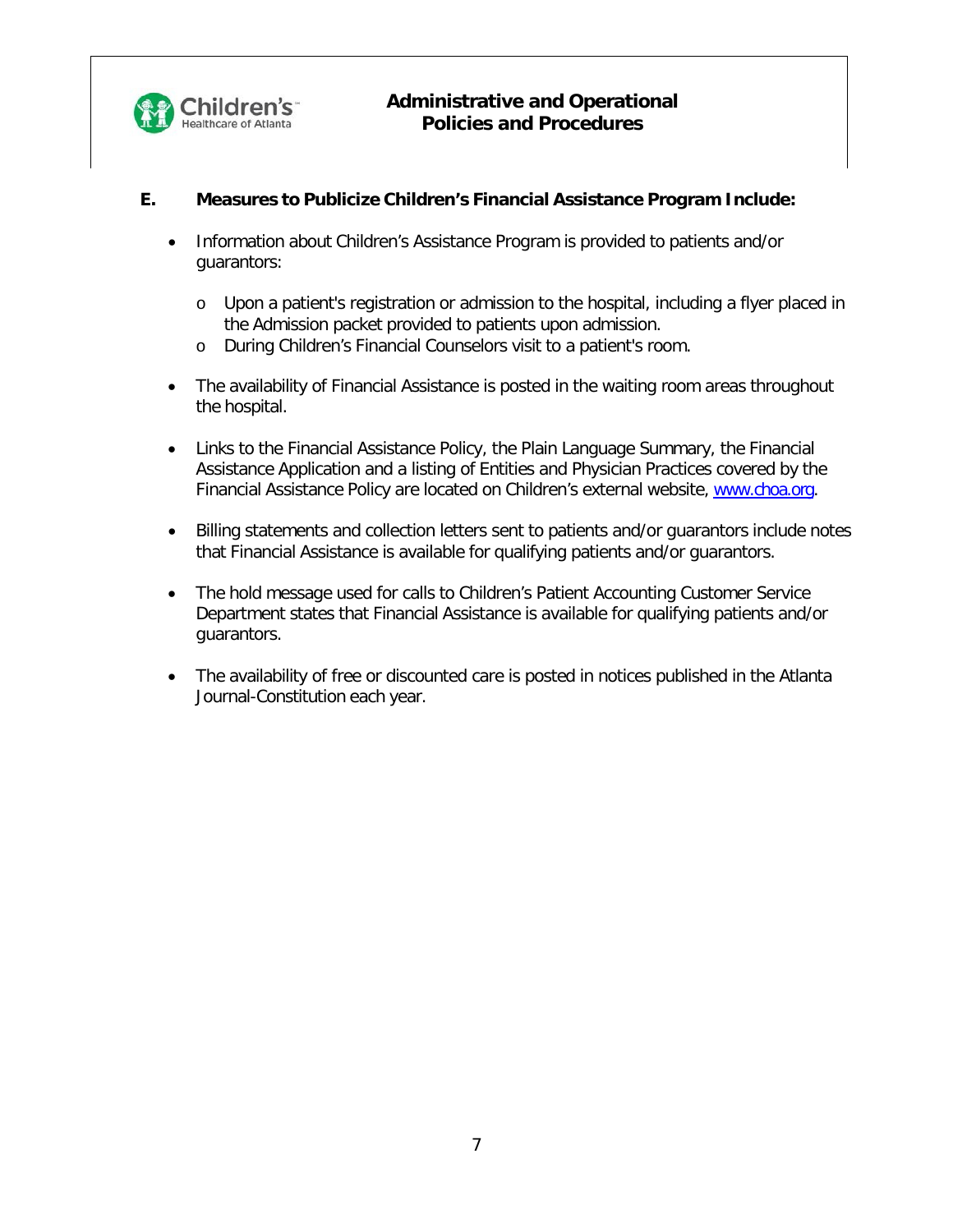

# **APPENDIX A**

Children's Financial Assistance Program covers services performed at these Children's facilities:

#### **Children's Healthcare of Atlanta**

- Children's Healthcare of Atlanta at Egleston (Inpatient and Outpatient)
- Children's Healthcare of Atlanta at Scottish Rite (Inpatient and Outpatient)

#### **Freestanding Ambulatory Surgery Center**

- Children's Healthcare of Atlanta Surgery Center at Meridian Mark Plaza
- Professional Services are not covered under this policy with the exception of:
	- o Emergency Department professional fees,
	- o Professional fees for Children's Physician Group services incurred while a patient is receiving care at Children's Healthcare of Atlanta at Egleston and Children's Healthcare of Atlanta at Scottish Rite.
- Services provided by Children's Healthcare of Atlanta at Hughes Spalding are **not** covered under this policy. Children's Healthcare of Atlanta at Hughes Spalding is owned by Grady Health System<sup>®</sup> and managed by HSOC Inc., an affiliate of Children's. Care provided is covered by the separate Grady Health System Financial Assistance/Charity Policy; available on the Grady Memorial Hospital website at Grady Health System Financial [Assistance](https://www.gradyhealth.org/wp-content/uploads/2018/04/Financial-Assistance-Program-Policy.pdf) Program.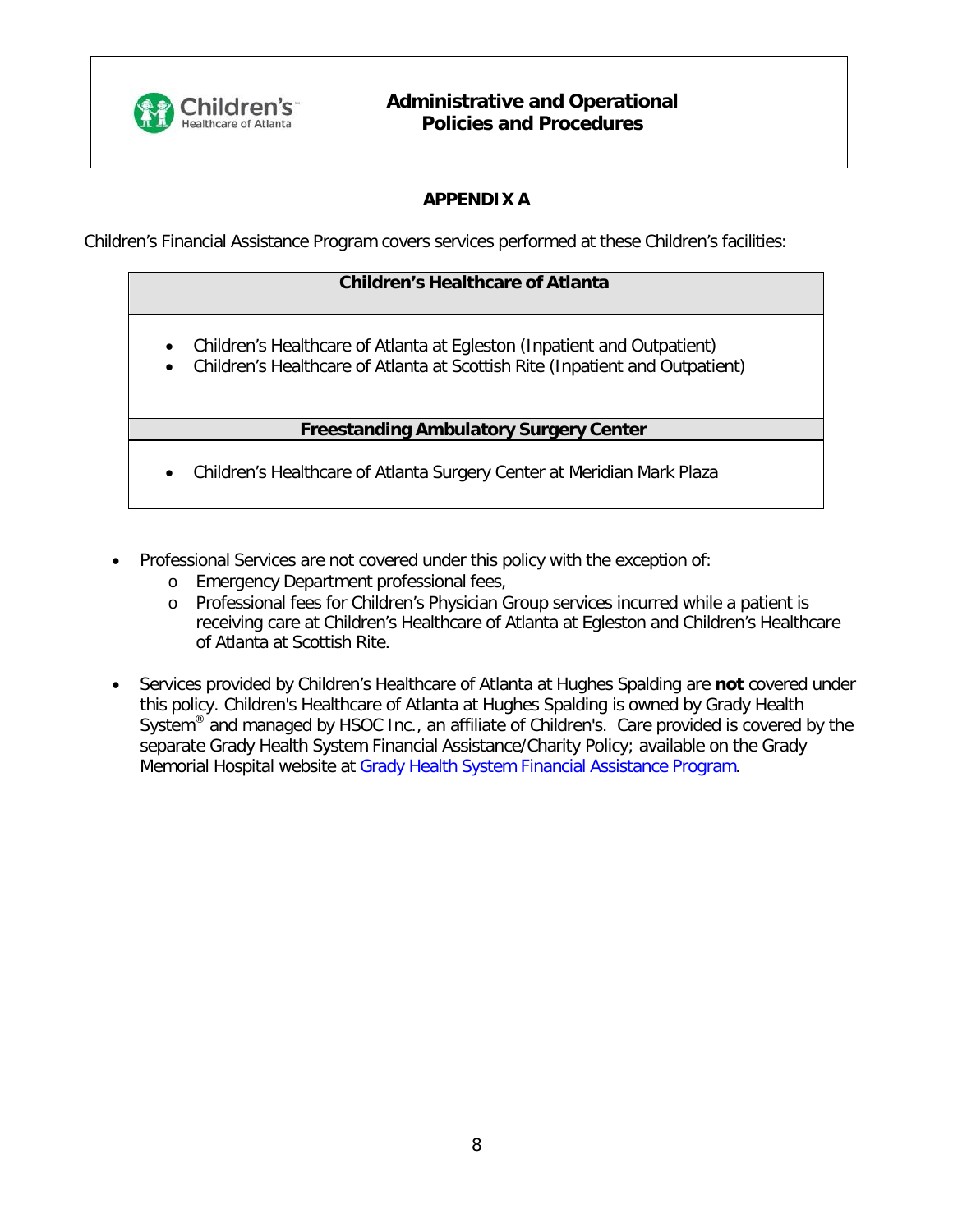

# **APPENDIX B**

# **Children's Financial Application Form**

Children's Healthcare of Atlanta at Egleston and Scottish Rite provide financial assistance for families to help pay children's medical bills. To apply for free or a reduced rate on medical services that have already been provided by Children's Healthcare of Atlanta, please supply all the information requested on the attached form: proof of income, including your most recently completed tax forms, W2's, as well as copies of your most recent paycheck stubs.

#### If we do not receive all information requested, as well as proof of income, we will not be able to process the application and the application will be closed, and the patient and/or guarantor will receive a bill for the *outstanding balance.*

Residents of Georgia may qualify for funds provided by the Georgia Indigent Care Trust Fund (Trust Fund), as well as other funding sources. A person is a resident if he or she has entered the state with a job commitment or is actively seeking employment and not receiving assistance from another state.

If you are not a resident of Georgia or there are any special considerations you would like us to consider, please use this same form to request consideration for financial assistance to the Trust Fund. Consideration of these requests will be determined by the availability of other funding sources for qualified applicants. Please note that completion of the application is not a guarantee of financial assistance from any source.

Within 90 days, you will be notified of the Committee's decision. While the decision is being made, your accounts will be put on hold.

Please remember that your application covers only medical services that have already taken place. If medical services occur after your application is submitted, please notify us so we can determine whether or not you need to complete another application.

If you have any questions regarding Children's financial assistance, please call us at (404) 785-5060, Monday through Friday, 8:30am - 4:00pm. Information is also available on-line at [www.choa.org.](http://www.choa.org/)

Please mail the completed application to

Financial Resource Coordinator Children's Healthcare of Atlanta 1575 Northeast Expressway Atlanta, Georgia 30329

As noted above, please attach the following as proof of income: most recent 1040 tax form with the accompanying W-2's as well as two most recent pay stubs. You may also fax the completed application and proof of income to (404) 785-9236. *Applications without proof of income will not be considered for financial assistance*.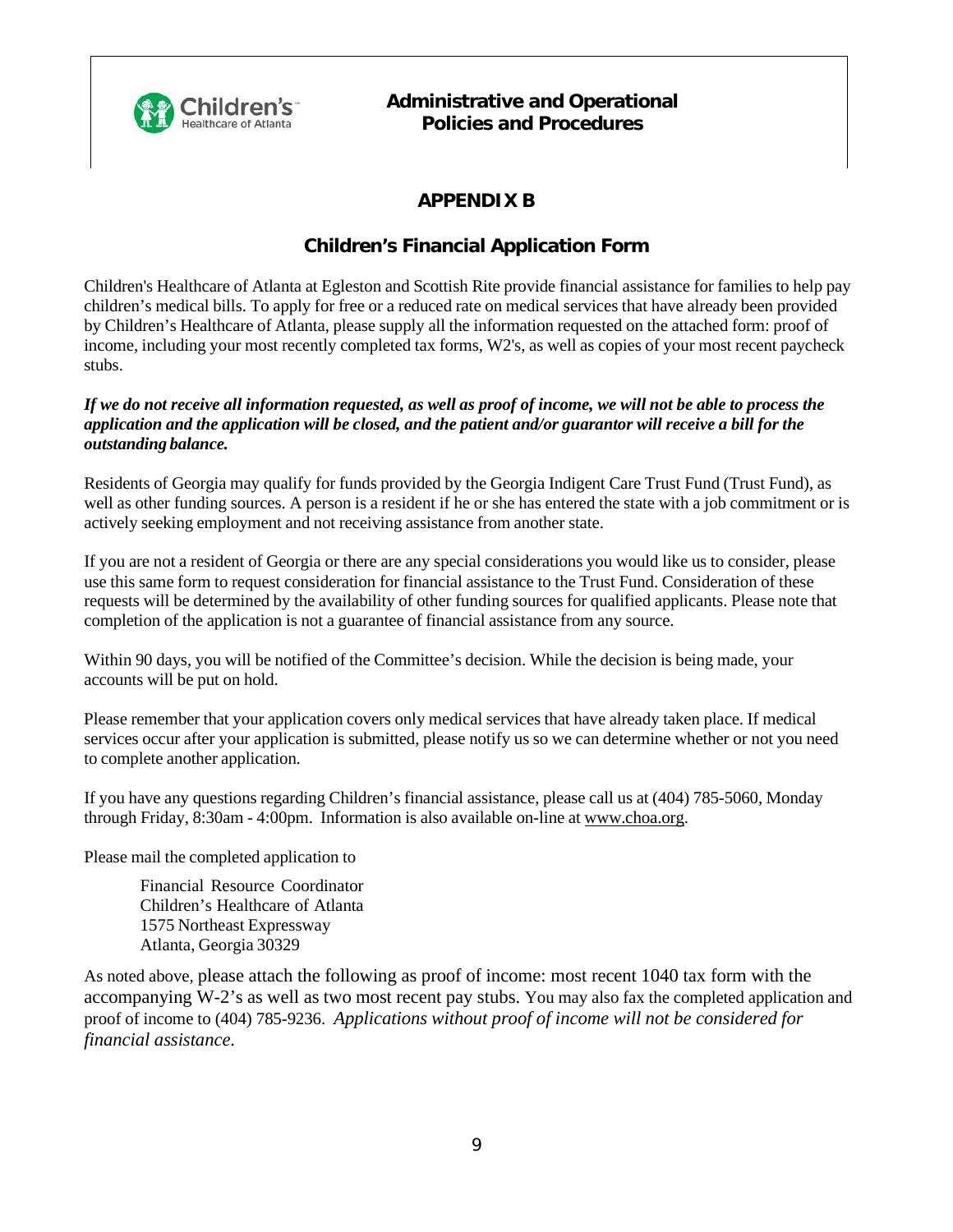| `hildre<br><b>Healthcare of Atlanta</b>           | <b>Administrative and Operational</b><br><b>Policies and Procedures</b>                                                                                                                                                              |                 |
|---------------------------------------------------|--------------------------------------------------------------------------------------------------------------------------------------------------------------------------------------------------------------------------------------|-----------------|
|                                                   | <b>Financial Statement</b><br>(Please Print)                                                                                                                                                                                         |                 |
| Account $#(s)$ :                                  | MR #:                                                                                                                                                                                                                                |                 |
| Patient Name:<br>First<br>Last                    | Male Female<br>Middle                                                                                                                                                                                                                |                 |
| <b>Patient Date of Birth</b>                      |                                                                                                                                                                                                                                      |                 |
|                                                   | <b>Applicant Information</b>                                                                                                                                                                                                         |                 |
|                                                   | Name: Dr. Mr. Mrs. Ms.                                                                                                                                                                                                               | For Office Use  |
|                                                   |                                                                                                                                                                                                                                      |                 |
|                                                   |                                                                                                                                                                                                                                      |                 |
| City: State: Zip: Zip:                            |                                                                                                                                                                                                                                      |                 |
|                                                   |                                                                                                                                                                                                                                      |                 |
| Marital Status:                                   | Married Divorced Single Separated                                                                                                                                                                                                    |                 |
| Number of Children:                               |                                                                                                                                                                                                                                      |                 |
|                                                   |                                                                                                                                                                                                                                      |                 |
| Name of Employer:                                 |                                                                                                                                                                                                                                      |                 |
| Address of Employer:                              |                                                                                                                                                                                                                                      |                 |
| City:<br>State:                                   | Zip:                                                                                                                                                                                                                                 |                 |
|                                                   |                                                                                                                                                                                                                                      |                 |
|                                                   |                                                                                                                                                                                                                                      | Advisory Board: |
|                                                   | Business Phone:                                                                                                                                                                                                                      |                 |
|                                                   |                                                                                                                                                                                                                                      |                 |
|                                                   | <b>Spouse or Co-applicant Information</b>                                                                                                                                                                                            |                 |
|                                                   | Name: Dr. Mr. Mrs. Ms.                                                                                                                                                                                                               |                 |
| <u> 1989 - Johann Barbara, martxa alemaniar a</u> |                                                                                                                                                                                                                                      | Comments:       |
|                                                   |                                                                                                                                                                                                                                      |                 |
|                                                   | Street Address: <u>the contract of the contract of the contract of the contract of the contract of the contract of the contract of the contract of the contract of the contract of the contract of the contract of the contract </u> |                 |
|                                                   |                                                                                                                                                                                                                                      |                 |
|                                                   |                                                                                                                                                                                                                                      |                 |
|                                                   |                                                                                                                                                                                                                                      |                 |

ı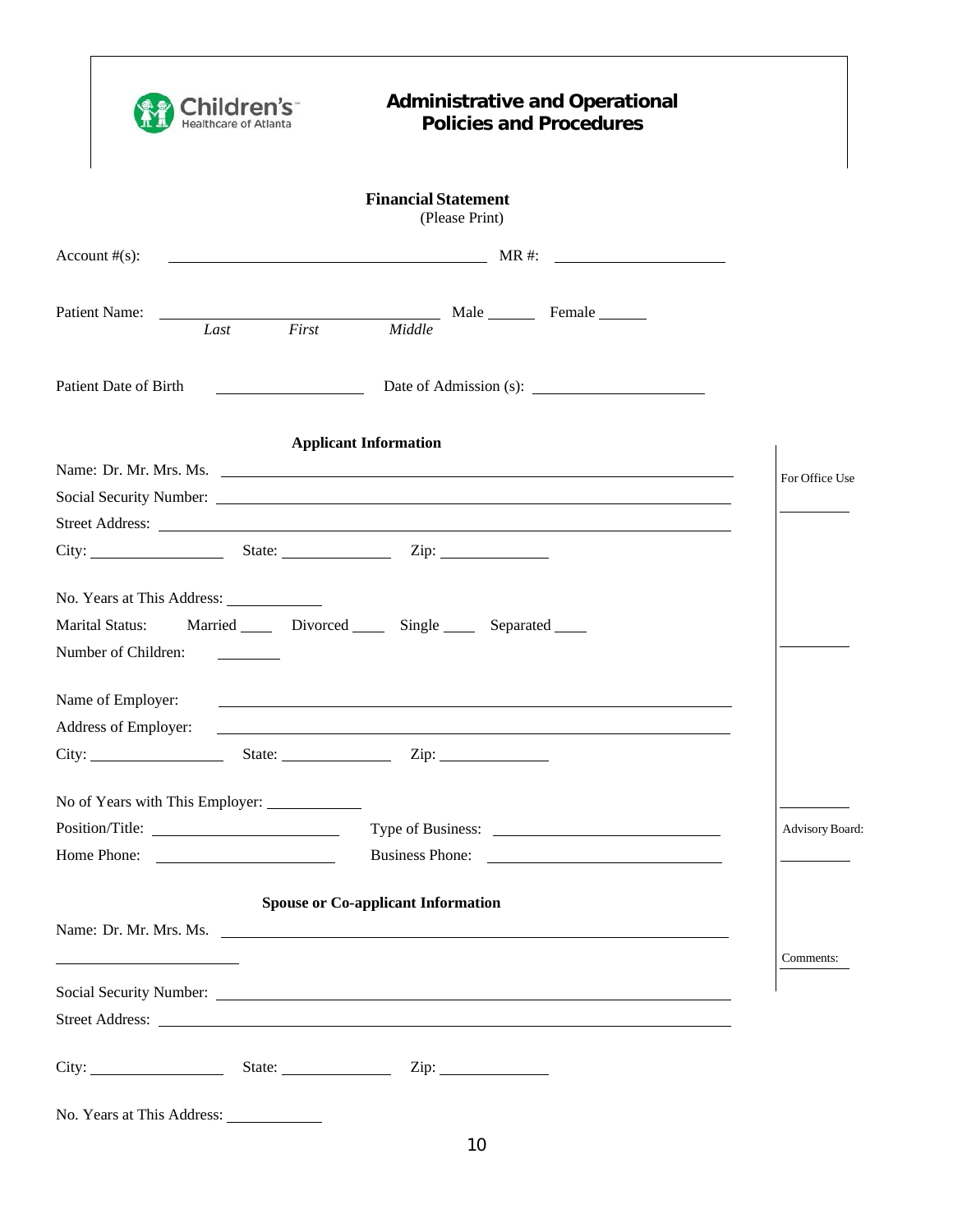|                                   | Children's <sup>-</sup><br><b>Healthcare of Atlanta</b>                                                              | <b>Administrative and Operational</b><br><b>Policies and Procedures</b> |  |  |  |  |
|-----------------------------------|----------------------------------------------------------------------------------------------------------------------|-------------------------------------------------------------------------|--|--|--|--|
| Married<br><b>Marital Status:</b> |                                                                                                                      | Divorced Single Separated                                               |  |  |  |  |
| Number of Children:               |                                                                                                                      |                                                                         |  |  |  |  |
| Name of Employer:                 |                                                                                                                      |                                                                         |  |  |  |  |
| Address of Employer:              |                                                                                                                      |                                                                         |  |  |  |  |
| City:                             |                                                                                                                      | State: <u>Zip: Zip:</u>                                                 |  |  |  |  |
| No of Years with This Employer:   |                                                                                                                      |                                                                         |  |  |  |  |
|                                   |                                                                                                                      |                                                                         |  |  |  |  |
| Home Phone:                       | <u> 1980 - Jan Stein Stein Stein Stein Stein Stein Stein Stein Stein Stein Stein Stein Stein Stein Stein Stein S</u> | <b>Business Phone:</b>                                                  |  |  |  |  |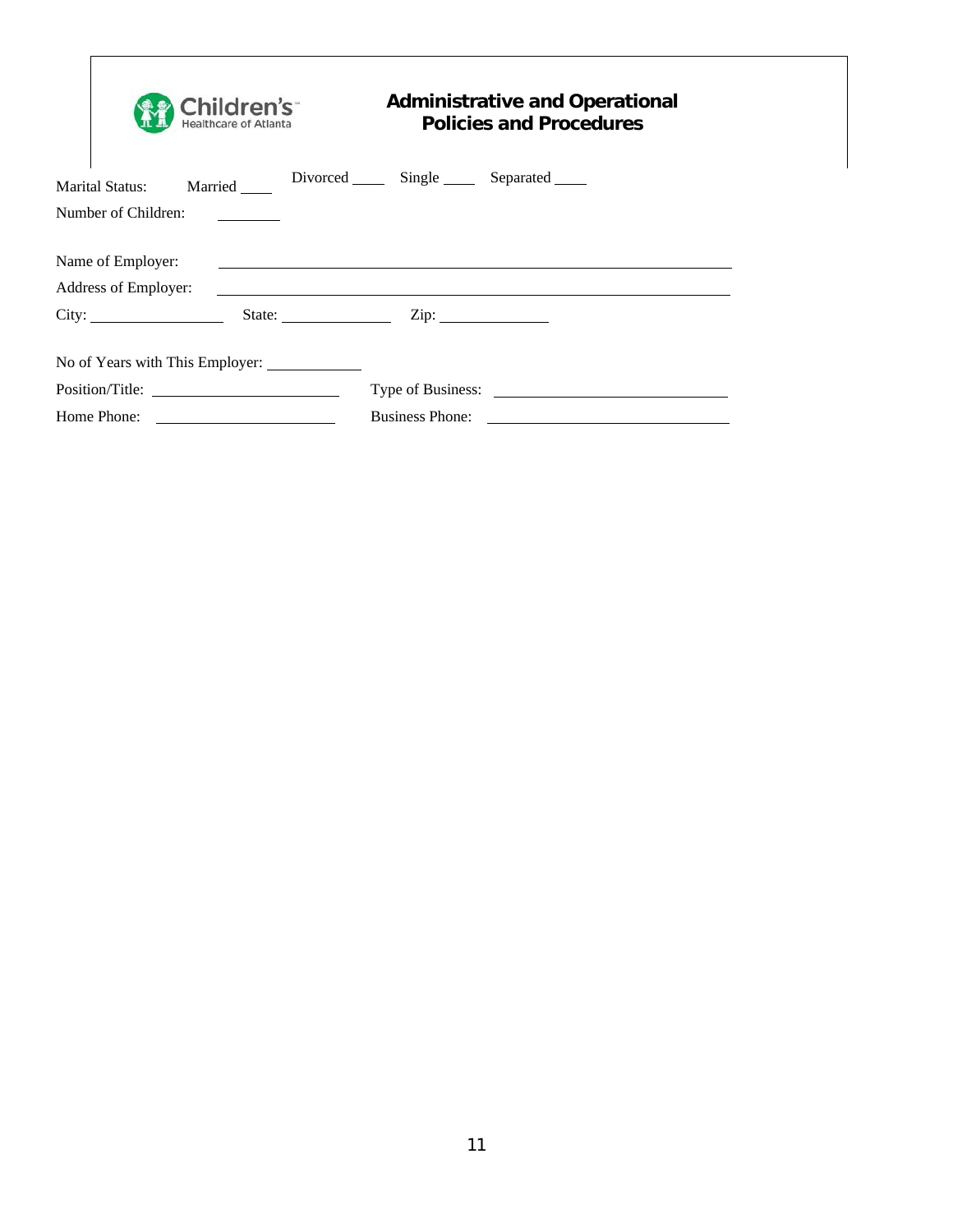

#### **Monthly Income before Taxes**

Please attach the following as proof of income: Most recent 1040 tax form with accompanying W-2s as well as two most recent pay stubs. *Applications without proof of income will not be considered for financial assistance*.

| Applicant                 | Spouse or Co-Applicant    |  |  |  |
|---------------------------|---------------------------|--|--|--|
| Wage per Hour             | Wage per Hour             |  |  |  |
| Hours work per week       | Hours work per week       |  |  |  |
| Social Security per month | Social Security per month |  |  |  |
| Disability per month      | Disability per month      |  |  |  |
| Net Rental Income         | Net Rental Income         |  |  |  |
| Unemployment per month    | Unemployment per month    |  |  |  |
| Child Support per month   | Child Support per month   |  |  |  |
| Alimony per month         | Alimony per month         |  |  |  |
| <b>Public Assistance</b>  | <b>Public Assistance</b>  |  |  |  |
| Other                     | Other                     |  |  |  |
| <b>Monthly Total</b>      | <b>Monthly Total</b>      |  |  |  |

#### \* **If married, spouse information must be included on application. Monthly Living Expenses**

| Home Mortgage Pymt  | <b>Unpaid Balance</b> |
|---------------------|-----------------------|
| <b>Rent Pymt</b>    | <b>Unpaid Balance</b> |
| <b>Utilities</b>    | <b>Unpaid Balance</b> |
| Automobile          | <b>Unpaid Balance</b> |
| Loans               | <b>Unpaid Balance</b> |
| <b>Credit Cards</b> | <b>Unpaid Balance</b> |
| (list)              | (reason)              |
| Insurance           | <b>Unpaid Balance</b> |
| Doctor              | <b>Unpaid Balance</b> |
| Hospital            | <b>Unpaid Balance</b> |
| Other               | <b>Unpaid Balance</b> |
| <b>Total</b>        | <b>Total</b>          |

If you have not listed income, please explain how are you paying for food and housing:

#### **Consent and Agreement**

I confirm that the information in this application is correct and complete and that Children's Healthcare of Atlanta has my permission to double-check it for accuracy. I understand that if Children's Healthcare of Atlanta finds any of this information to be intentionally false, I will not be eligible for financial assistance and will be responsible for all charges.

| Signature of Applicant:              | Date: |
|--------------------------------------|-------|
| Signature of Spouse or Co-Applicant: | Date: |